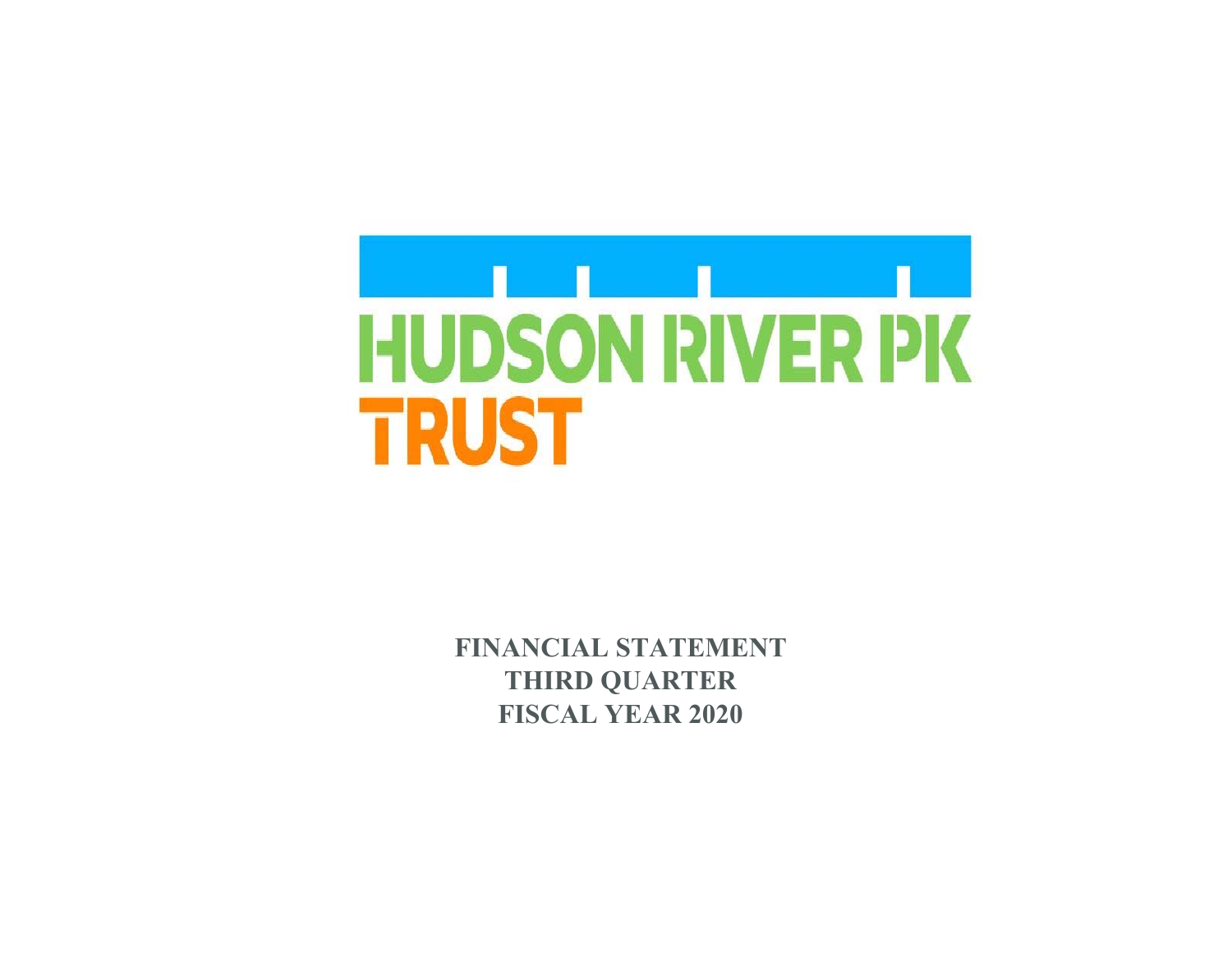## **HUDSON RIVER PARK TRUST (A Public Benefit Corporation in the State of New York) Statement of Net Position at December 31st, 2019 unaudited**

| <b>Net Financial Position</b>                     |               |
|---------------------------------------------------|---------------|
| <b>Current Assets:</b>                            |               |
| Cash and equivalents                              | \$19,717,949  |
| Investment                                        | \$211,493,800 |
| Accounts receivable                               | \$9,182,928   |
| <b>Total Current Assets</b>                       | \$240,394,677 |
| Prepaid expenses                                  | \$972,771     |
| Long Term Receivables (25% FEMA Receivable)       | \$1,860,450   |
| Construction in progress                          | \$153,154,110 |
| Property and equipment, net                       | \$456,622,899 |
| <b>Total Other Assets</b>                         | \$612,610,230 |
| Total assets                                      | \$853,004,907 |
| <b>Current Liabilities:</b>                       |               |
| Accounts payable                                  | \$1,082,298   |
| Accrued expenses (Includes net pension liability) | \$10,939,547  |
| <b>Total current liabilities</b>                  | \$12,021,845  |
| Other Postemployment Benefits Obligation          | \$18,026,931  |
| Deferred inflows of resources - unearned revenue  | \$2,250,057   |
| Net position:                                     |               |
| Net investment in capital assets                  | \$609,777,009 |
| Restricted for capital expenditures               | \$158,298,336 |
| Unrestricted                                      | \$52,630,730  |
| <b>Total net position</b>                         | \$853,004,907 |
|                                                   |               |